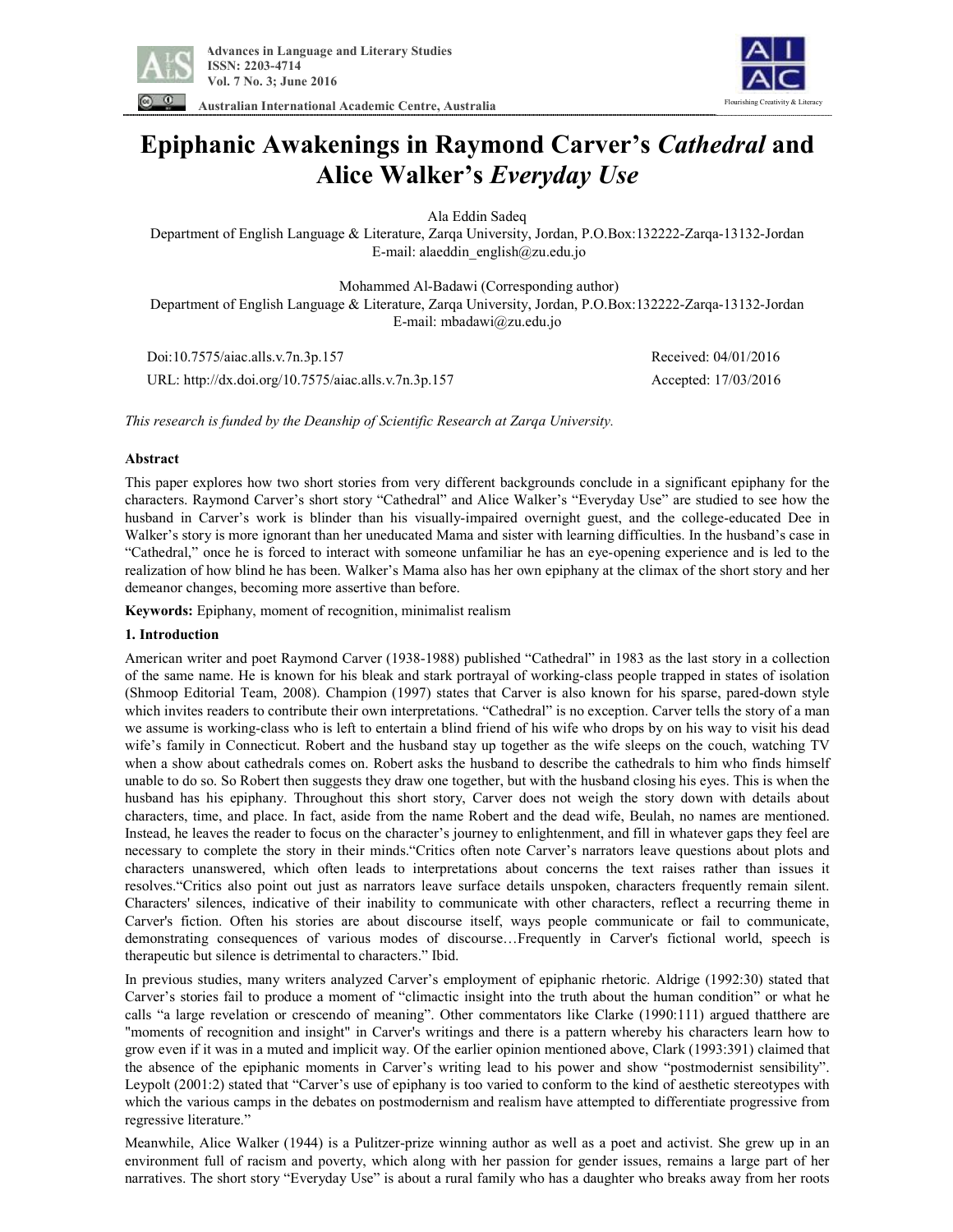to improve her life and goes to live in the city. College-educated Dee's mother and her sister, Maggie, are portrayed as simple, hardworking and uneducated country folk. "I never had an education myself. After second grade the school was closed down" (Walker, 2005:404), says the mother about herself, and of Maggie: "Sometimes Maggie reads to me. She stumbles along good-naturedly…She knows she is not bright."(ibid).Dee on the other hand is "lighter than Maggie, with nicer hair and a fuller figure…At sixteen she had a style of her own: and knew what style was." (Walker, 2005:403). After completing high school she went on to college where she became concerned with the African American civil rights movement, and believed she had to go back to her African roots. She changed her name to Wangero Leewankia Kemanjo because she could not "bear it any longer, being named after the people who oppress me." (Walker, 2005:406). On a visit back home she suddenly shows an interest in quilts her mother had made, ones she had previously labeled as "old-fashioned, out of style" (Walker, 2005:409) when they had been offered to her when she went off to college. With her desire to go back to her roots came a hunger for things her mother no longer wanted her to have. The mother seems to have her epiphany when she is able to see through Dee and is unimpressed by the changes in her daughter. She shows uncharacteristic adamancy by insisting the quilts Dee wanted would go to Maggie who could keep the tradition of quilt-making alive.

#### **2. Discussion**

Arthur A. Brown(1990) says Carver's writing has remained postmodern – he never loses sight of his subject, which is real life, even while his subject is also the creation of fiction. Stull (1993) characterizes the change the story represents in Carver's writing as a movement away from the "existential realism" of his earlier stories toward a "humanist realism." It has been said that Carver was an advocate of minimalist realism – something Clark (2012) says a number of scholars have attempted to describe, but remains poorly defined. In "Cathedral" the unnamed narrator objectively reports past sensory experiences, an action common in impressionistic works, but like many minimalist protagonists, is ultimately unable to articulate the significance of the events he describes.

Bethea (2009) in his*Technique and Sensibility in the Fiction and Poetry of Raymond Carver* says "Cathedral" offers the odd coupling of a sarcastic dope smoker and a gregarious blind man that results in epiphanic liberation. The sighted narrator is portrayed as ignorant and somewhat mean-spirited, while in contrast, Robert is generous, jovial, and knowledgeable.

As the narrator tells how his wife and Robert came to know each other, he refers to the man as "the blind man." "On one tape, she told the blind man she'd decided to live away from her officer for a time…She and I began going out, and of course she told her blind man about it…Once she asked me if I'd like to hear the latest tape from the blind man…" (Carver, 1989: 211). His insistence on referring to the friend in that manner makes him appear inhuman – an object that can be owned by one person or another. The narrator, in his small and limited scope of understanding, seems to believe Robert is an incomplete human being. He is fascinated by how ordinary Robert is, and struggles to go beyond his preconceptions of what visually-impaired people are. As his wife pulls into the driveway and the narrator gets his first look at Robert, his initial thought is "A beard on a blind man! Too much, I say."(Carver, 1989: 214).Then before dinner, as they chat he thinks to himself he remembers reading somewhere blind people don't smoke because they can't see the smoke they exhale. "I thought I knew that much and that much only about blind people(Carver, 1989: 214,217)."He thinks to himself, but holes are poked in his knowledge as Robert smokes his cigarettes right down to the butt.

Once the wife fallsasleep on the couch beside them, the narrator and Robert are left watching TV when a show about cathedrals comes on. It is not the narrator's first choice of show as he switches through the channels, but finds nothing else on. He apologizes to Robert for channel surfing who accepts the apology by saying, "Whatever you want to watch is okay. I'm always learning something. Learning never ends." The blind man appears to be hinting to the narrator he could stand to learn a thing or two and gain enlightenment.

Robert asks the husband to describe a cathedral to him since his knowledge of cathedrals is just what he heard on the TV show they were watching, but the narrator finds himself unable to give a clear description. Robert then suggests he gets some heavy paper and he draws one for him. "His fingers rode my fingers as my hand went over the paper. It was like nothing else in my life up to now"says the narrator (Carver, 1989: 228). The blind man asks the husband to close his eyes so his mind and imagination can roam freely, unhindered. They draw and then Robert asks the narrator to open his eyes and look what they drew, but he chooses to keep them closed for a little longer.

The story ends with the narrator saying, "My eyes were still closed. I was in my house. I knew that. But I didn't feel like I was inside anything" (ibid). This is when the husband finally has his epiphanic awakening. He realizes he doesn't need to be physically sighted to see and learn.

Bethea (2009:90) writes: "*Cathedral* offers a variant on the Sophoclean irony of seeing the truth only when literally blind. Before meeting Robert, the sighted narrator sees nothing of what is true about blind people. At the end, temporarily deprived of sight when he closes his eyes, the narrator comes close to seeing liberation from his claustrophobic existence."(Ibid). When initially asked to describe the cathedral on TV, the husband admits his inability to communicate his vision, twice confessing his failure: "I'm just no good at it" (Carver, 1989: 225), and "I can't do anymore than I've done" (ibid), but this changes at the endwhen he puts himself in Robert's shoes and is still capable of achieving something he never thought possible.

Moving on to Alice Walker's work, "Everyday Use" was singled out for praise by several critics. Several admiring articles have been written about it, and in 1994, Barbara Christian published *Everyday Use*, an entire book of essays built around this one story. Christian (1994) wrote in the introduction of her book the story has come to be recognized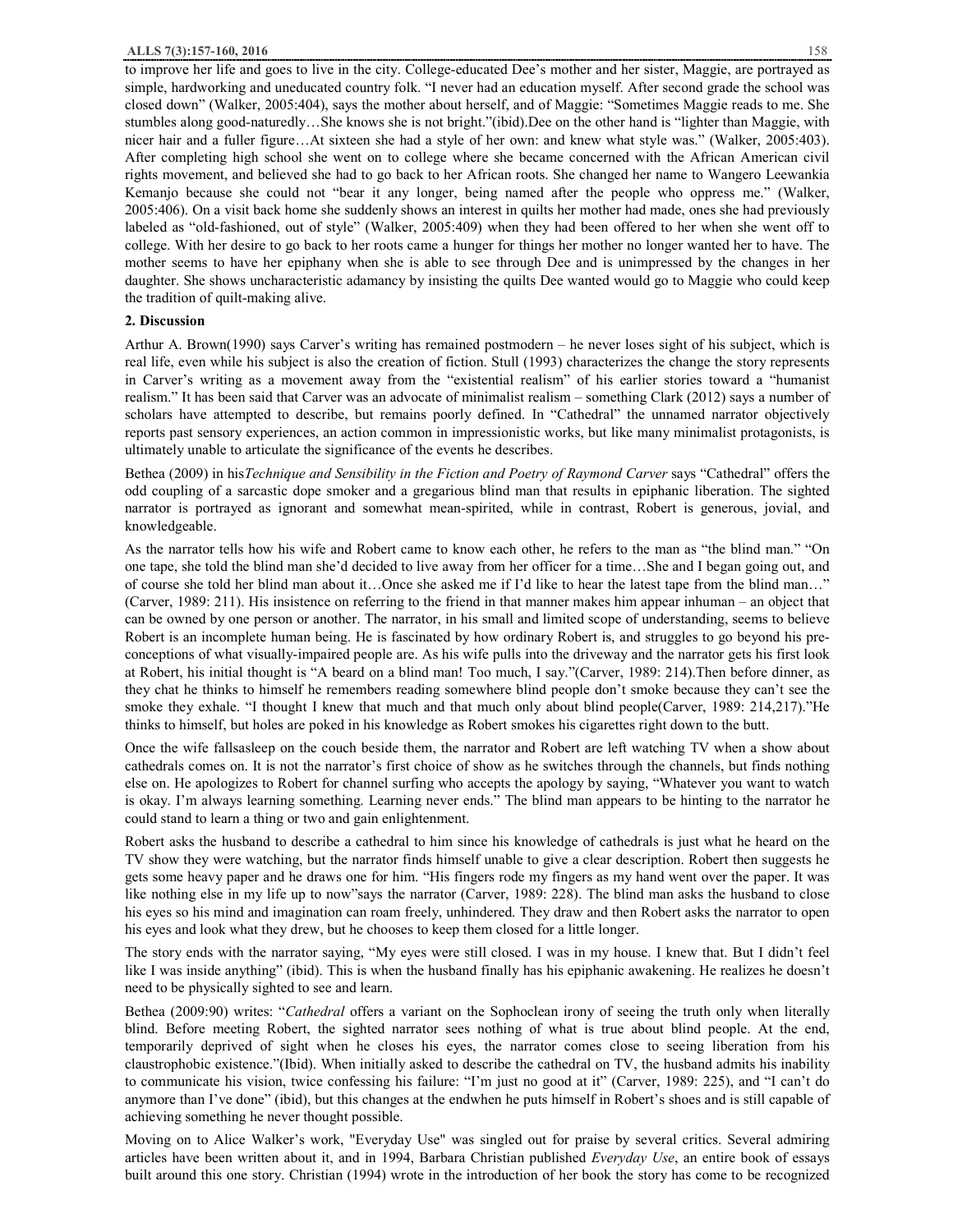as an exemplary and foundational piece for several of Walker's primary interests as a writer. She noted the text "placed African American women's voices at the centre of the narrative, an unusual position at the time." (ibid).

Susan Farrell (1998)says with Alice Walker's "Everyday Use", most would agree the point of the story is to show, as Nancy Tuten argues, a mother's "awakening to one daughter's superficiality and the other's deep-seated understanding of heritage" (Tuten 125).

According to Tuten (1993), Walker uses speech to stress the importance of language and the destructive effects of its misuse. Dee opts for language over silence, as she demonstrates in her determination to be educated and in the importance she places on her name. "Rather than providing a medium for newfound awareness and for community, however, verbal skill equips Dee to oppress and manipulate others and to isolate herself."Before going to college, Dee would read to her mother and sister "...without pity; forcing words, lies, other folks' habits, whole lives upon us two, sitting trapped and ignorant underneath her voice…Pressed us to her with the serf'ous way she read, to shove us away at just the moment, like dimwits, we seemed about to understand." (Walker, 2005: 403). It is not surprising then that the mother, who often chooses silence over language, expresses herself in the climax through deeds - she hugs Maggie to her, drags her in the room where Dee sits holding the quilts, snatches the quilts from Dee, and dumps them into Maggie's lap, thereby empowering the previously silenced and victimized daughter. When Mama has her epiphanic moment, her appreciation of Maggie is significant because it represents the establishment of a stronger bond between the mother and her uneducated daughter.

Dee believes she is affirming her African heritage by changing her name, mannerisms, and appearance, leaving her mother and sister confused and intimidated by her new image as "Wangero". Her family's connection to their heritage is much more personal, focusing on memories of individual family members, while Dee's connection is more global. She chooses to focus on their heritage as a race, which leads to their valuing of possessions for different reasons. Dee sees items in her family home as being examples of African-American folk art, while her sibling and mother value them because of the memories they hold of loved ones. An example of this can be seen when Dee spots a butter churn that she wants to take. Wangero thinks of how she can put it on display, "I can use the churn top as a centerpiece for the alcove table…and I'll think of something artistic to do with the dasher." (Walker, 2005: 408). The mother however has a more nostalgic reaction: "When she finished wrapping the dasher the handle stuck out. I took it for a moment in my hands. You didn't even have to look close to see where hands pushing the dasher up and down to make butter had left a kind of sink in the wood. In fact, there were a lot of small sinks; you could see where thumbs and fingers had sunk into the wood. It was beautiful light yellow wood, from a tree that grew in the yard where Big Dee and Stash had lived." (Walker, 2005: 408)

In this instance, Alice Walker is commenting on the Black Arts Movement, which was a cultural extension of the Black Power Movement. Artists and critics such as Bryant (1973), Christian (1985,1994), and Smith (1994) made a conscious effort to celebrate African-American culture for its own forms, ideas, and styles, rather than seeing it as a derivative of European-American culture. Walker however saw three deficits of the movement: its tendency to speak for all blacks, assuming they all had the same experience; its conception of blackness in mostly masculine terms; and its implication urban black experience is more "real" than rural black experience. When the mother has her epiphany and refuses to give in to Dee's greedy grab for the quilts, she is in a way asserting that the rural black experience of the mother and Maggie are in no way less real than Dee's urban experience. The mother recognizes that like Maggie and herself, ''quilts are designed for everyday use, pieced wholes defying symmetry and pattern,... signs of the sacred generations of women who have always been alien to a world of literate words and stylish fancy" (Baker and Pierce-Baker, 1985:).

#### **3. Conclusion**

This paper set out to explore how Raymond Carver and Alice Walker led their characters to epiphanies at the climax of their two short stories, "Cathedral" and "Everyday Use". The husband in "Cathedral" was initially portrayed as an ignorant man who had formulated pre-conceived notions about visually-impaired people. His demeanor was that of a person who was comfortable in his ignorance, and had never really thought about exploring beyond his world. However, when the wife's friend cornered him into closing his eyes and drawing a cathedral using his inner senses to guide him, his attitude changed drastically and he had his aha-moment. The story draws to an end with the husband choosing to keep his eyes closed after they finished their drawing because, "I thought it was something I ought to do." It appears the narrator was trying to make up for all the lost experiences and senses he'd taken for granted when his eyes were open but not seeing anything. By keeping them closed he was experiencing a freedom he had never experienced before, "I didn't feel like I was inside anything" and he was reveling in it, "It's really something" he said.

Walker's Dee however did not go through a similar journey. Readers might expect that with Dee's grossly skewed take on life, she would be the one to have her epiphanic awakening as she is in dire need of it. However, unlike the husband in "Cathedral" she is not given the chance to connect with her senses, but remains on her high-horse, telling her mother disdainfully "You just don't understand…your heritage…It's really a new day for us. But from the way you…still live, you'd never know it."(Walker, 2005: 410). The privilege of seeing what was unclear is given to the mother who initially appears to be powerless to Dee's strong and over-bearing character. A possible interpretation of why this is so could be because Dee is perceived as more attractive and thus more worthy of being held in awe than others. The mother described her college graduate as having skin "lighter than Maggie, with nicer hair and a fuller figure." (Walker, 2005: 403). According to data from the National Survey of Black Americans cited by Mark E. Hill, skin color consciously or unconsciously influences assessment of physical attractiveness among African American adults. Results indicated that skin tone influences the attractiveness ratings assigned to black women. The gender-by-skin-tone interaction is